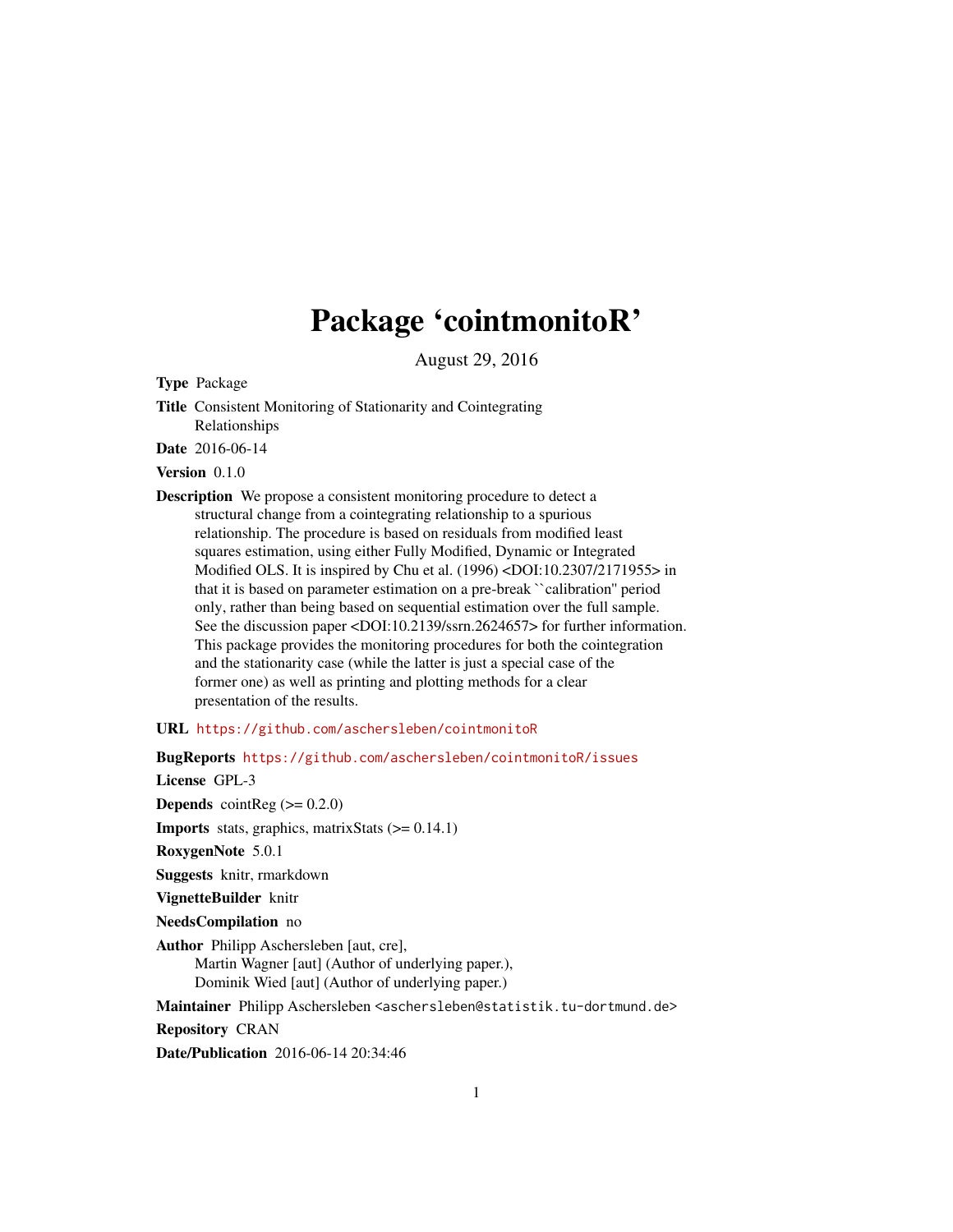# <span id="page-1-0"></span>R topics documented:

| Index | 12 |
|-------|----|
|       |    |
|       |    |
|       |    |
|       |    |
|       |    |

cointmonitoR-package *The cointmonitoR package*

#### Description

Consistent Monitoring of Stationarity and Cointegrating Relationships

# Details

See the vignette: vignette("cointmonitoR")

See the DESCRIPTION: help(package = cointmonitoR)

See the README: <https://github.com/aschersleben/cointmonitoR/blob/master/README.md>

Open the package documentation page: package?cointmonitoR

Further information and bug reporting: <https://github.com/aschersleben/cointmonitoR>

# Functions

#### • [monitorCointegration](#page-2-1)

This procedure is able to monitor a cointegration model for level or trend cointegration and returns the corresponding break point, if available. It is based on parameter estimation on a pre-break "calibration" period at the beginning of the sample that is known or assumed to be free of structural change.

• [monitorStationarity](#page-4-1)

This procedure is a special case of monitorCointegration, since it's able to monitor a onedimensional vector for level or trend stationarity.

• [print](#page-9-1)

Print clear results.

• [plot](#page-7-1)

Plot the test statitics and the values/residuals of a cointmonitoR model.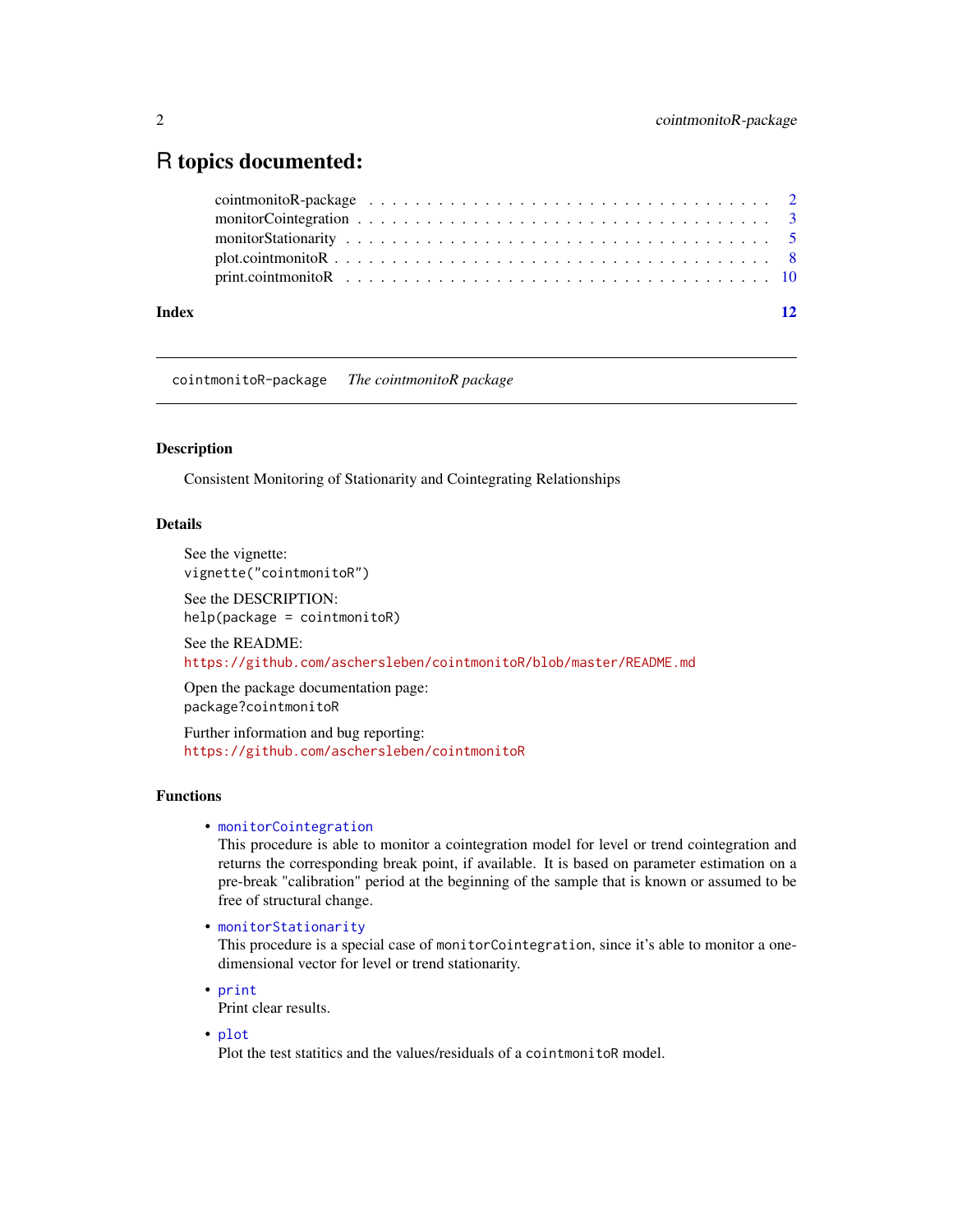# <span id="page-2-0"></span>Dependencies

This package mainly depends on our [cointReg](https://cran.r-project.org/package=cointReg) package.

<span id="page-2-1"></span>monitorCointegration *Procedure for Monitoring Level and Trend Cointegration*

# Description

This procedure is able to monitor a cointegration model for level or trend cointegration and returns the corresponding break point, if available. It is based on parameter estimation on a pre-break "calibration" period at the beginning of the sample that is known or assumed to be free of structural change and can be specified exactly via the m argument (see Details for further information).

#### Usage

```
monitorCointegration(x, y, m = 0.25, model = c("FM", "D", "IM"),trend = FALSE, kernel = c("ba", "pa", "qs", "tr"), bandwidth = c("and","nw"), D.options = NULL, signif.level = 0.05, return.stats = TRUE,
  return.input = TRUE, check = TRUE, ...)
```
# Arguments

| X         | [numericlmatrixldata.frame]<br>Data on which to apply the monitoring procedure (RHS).                                                                                                                                    |
|-----------|--------------------------------------------------------------------------------------------------------------------------------------------------------------------------------------------------------------------------|
| У         | [numericlmatrixldata.frame]<br>Data on which to apply the monitoring procedure (LHS). Has to be one-dimensional.<br>If matrix, it may have only one row or column, if data. frame just one column.                       |
| m         | [numeric(1)]<br>Length of calibration period as fraction of the data's length (between 0.1 and<br>0.9) or as number of observations (see Details).                                                                       |
| model     | [character(1)]<br>The model to be used for modified OLS calculations. Should be one of FM-OLS<br>("FM"), D-OLS ("D") or IM-OLS ("IM").                                                                                   |
| trend     | [logical]<br>Should an intercept and a linear trend be included? If FALSE (default), only an<br>intercept is included.                                                                                                   |
| kernel    | [character(1)]<br>The kernel function to use for calculating the long-run variance. Default is<br>Bartlett kernel ("ba"), see Details for alternatives.                                                                  |
| bandwidth | [character(1)   numeric(1)]<br>The bandwidth to use for calculating the long-run variance. Default is Andrews<br>(1991) ("and"), an alternative is Newey West (1994) ("nw"). You can also set<br>the bandwidth manually. |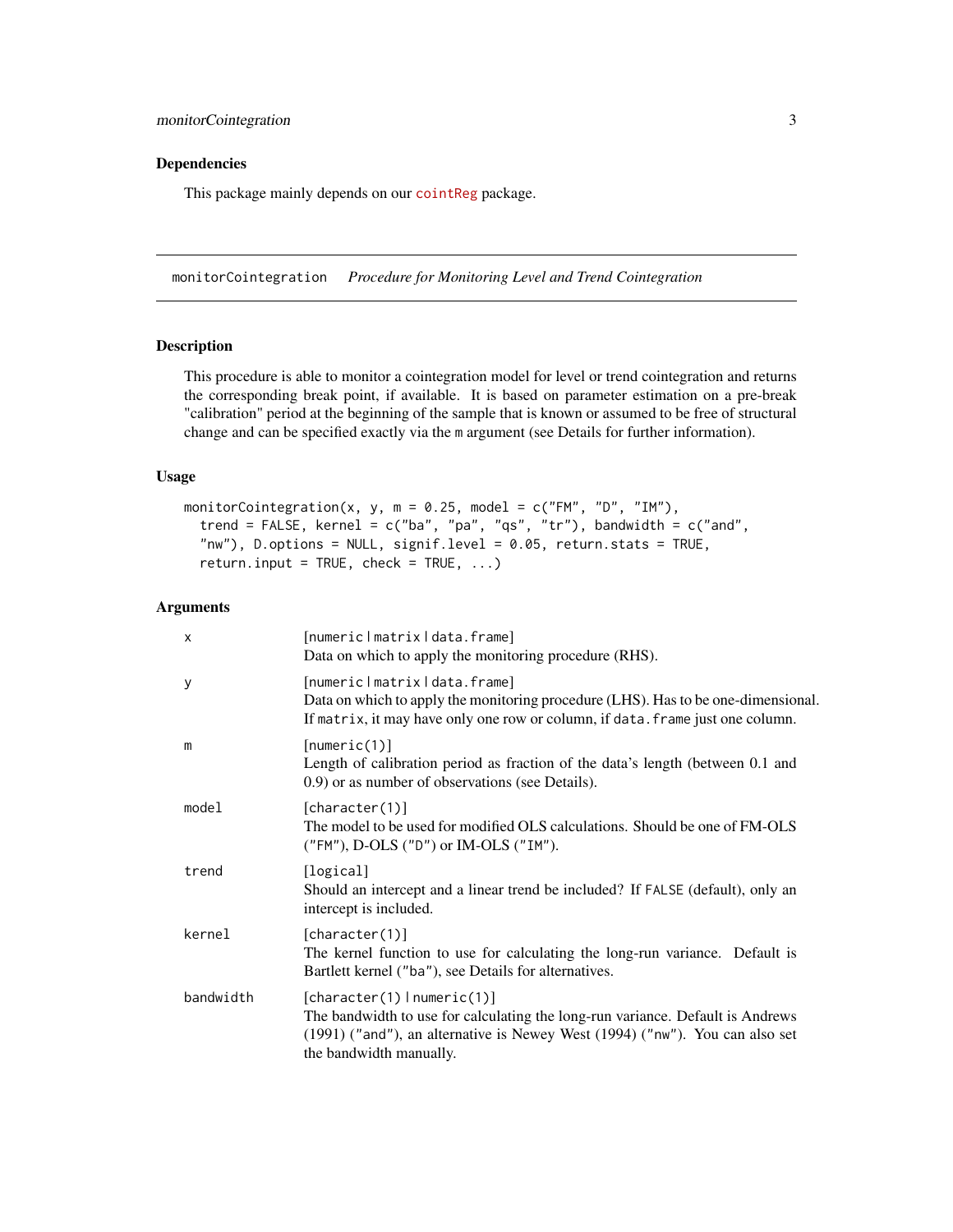<span id="page-3-0"></span>

| D.options    | [list NULL]<br>Options for the D-OLS calculations. A list with elements n. lead, n. lag, kmax<br>and $info.crit - or NULL$ (then default arguments are the same as in $cointRegD$ .<br>See that help page for further information.) Missing list elements will be re-<br>placed automatically. |
|--------------|------------------------------------------------------------------------------------------------------------------------------------------------------------------------------------------------------------------------------------------------------------------------------------------------|
| signif.level | [numeric(1)]<br>Level of significance (between $0.01$ and $0.1$ ). Detection time will be calculated<br>only if the estimated p-value is smaller than signif. level. Default is 0.05.                                                                                                          |
| return.stats | [logical]<br>Whether to return all test statistics. Default is TRUE.                                                                                                                                                                                                                           |
| return.input | [logical]<br>Whether to return the input data, default is TRUE.                                                                                                                                                                                                                                |
| check        | [logical]<br>Wheather to check (and if necessary convert) the arguments. See checkVars for<br>further information.                                                                                                                                                                             |
| $\cdots$     | Arguments passed to getBandwidthNW (inter, weights), if bandwidth = "nw".                                                                                                                                                                                                                      |
|              |                                                                                                                                                                                                                                                                                                |

#### Details

The calibration period can be set by setting the argument m to the number of the last observation, that should be inside this period. The corresponding fraction of the data's length will be calculated automatically. Alternatively you can set m directly to the fitting fraction value, but you should pay attention to the fact, that the calibration period may become smaller than intended: The last observation is calculated as floor( $m \times N$ ) (with N the length of x).

The kernel that is used for calculating the long-run variance can be one of the following:

- "ba": Bartlett kernel
- "pa": Parzen kernel
- "qs": Quadratic Spectral kernel
- "tr": Truncated kernel

#### Value

cointmonitoR object with components:

Hsm [numeric(1) ] value of the test statistic

time [numeric(1) ] detected time of structural break

p.value [numeric(1) ] estimated p-value of the test (between 0.01 and 0.1)

cv [numeric(1) ] critical value of the test

sig [numeric(1) ] significance level used for the test

residuals [numeric ] residuals of the modified OLS model to be used for calculating the test statistics

model [character(1) ] cointOLS model ("FM", "D", or "IM")

trend [character(1) ] trend model ("level" or "trend")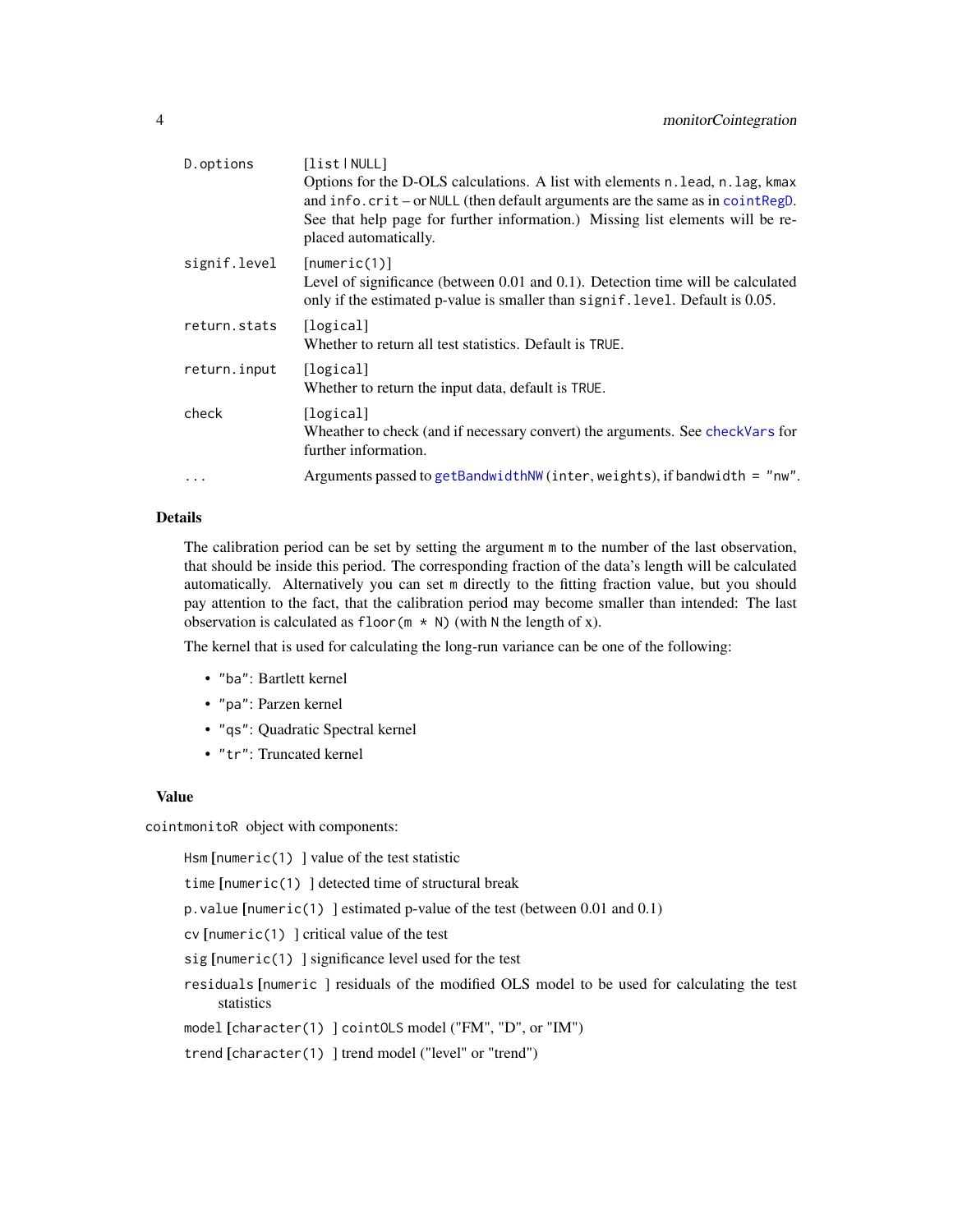#### <span id="page-4-0"></span>monitorStationarity 5

```
name [character(1) \nvert name(s) of data
```
- $m$ [list(2)] list with components: \$m.frac [numeric(1)]: calibration period (fraction) \$m.index [numeric(1)]: calibration period (length)
- kernel [character(1) ] kernel function
- bandwidth [list(2) ] \$name [character(1)]: bandwidth function (name) \$number [numeric(1)]: bandwidth
- statistics [numeric ] values of test statistics with the same length as data, but NA during calibration period (available if return.stats = TRUE)

input [numeric | matrix | data.frame ] copy of input data (available if return.stats = TRUE)

D. options [list] information about further parameters (available if model =  $"D"$ )

#### References

• Wagner, M. and D. Wied (2015): "Monitoring Stationarity and Cointegration," *Discussion Paper*, [DOI:10.2139/ssrn.2624657.](http://dx.doi.org/10.2139/ssrn.2624657)

# See Also

Other cointmonitoR: [monitorStationarity](#page-4-1), [plot.cointmonitoR](#page-7-1), [print.cointmonitoR](#page-9-1)

#### Examples

```
set.seed(42)
x = data. frame(x1 = cumsum(rnorm(200)), x2 = cumsum(rnorm(200)))
eps1 = rnorm(200, sd = 2)eps2 = c(eps1[1:100], cumsum(eps1[101:200]))
y = x$x1 - x$x2 + 10 + eps1
monitorCointegration(x = x, y = y, m = 0.5, model = "FM")
y2 = y + seq(1, 30, length = 200)
monitorCointegration(x = x, y = y2, m = 0.5, model = "FM")
monitorCointegration(x = x, y = y2, m = 0.5, trend = TRUE, model = "FM")
y3 = x $x1 - x $x2 + 10 + eps2monitorCointegration(x = x, y = y3, m = 0.5, model = "FM")
monitorCointegration(x = x, y = y3, m = 0.5, model = "D")
monitorCointegration(x = x, y = y3, m = 0.5, model = "IM")
```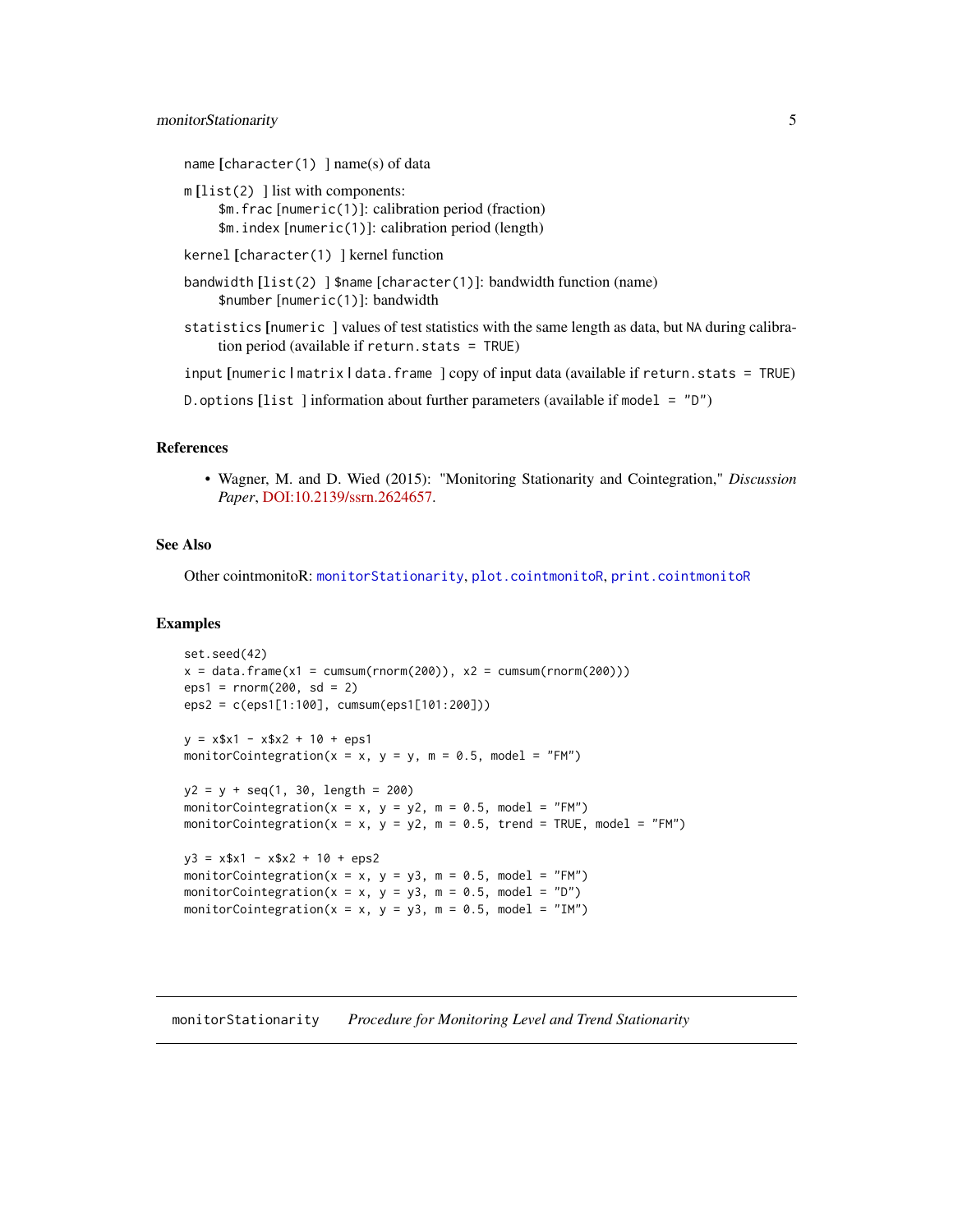#### <span id="page-5-0"></span>Description

This procedure is able to monitor a one-dimensional vector for level or trend stationarity and returns the corresponding break point, if available. It is based on parameter estimation on a pre-break "calibration" period at the beginning of the sample that is known or assumed to be free of structural change and can be specified exactly via the m argument (see Details for further information).

#### Usage

```
monitorStationarity(x, m = 0.25, trend = FALSE, kernel = c("ba", "pa",
  "qs", "tr"), bandwidth = c("and", "nw"), signif.level = 0.05,
  return.stats = TRUE, return.input = TRUE, check = TRUE, ...)
```
#### Arguments

| $\mathsf{x}$ | [numericlmatrixldata.frame]<br>Data on which to apply the monitoring procedure. If matrix, it may have only<br>one row or column, if data. frame just one column.                                                        |
|--------------|--------------------------------------------------------------------------------------------------------------------------------------------------------------------------------------------------------------------------|
| m            | [numeric(1)]<br>Length of calibration period as fraction of the data's length (between 0.1 and<br>0.9) or as number of observations (see Details).                                                                       |
| trend        | [logical]<br>Should an intercept and a linear trend be included? If FALSE (default), only an<br>intercept is included.                                                                                                   |
| kernel       | [character(1)]<br>The kernel function to use for calculating the long-run variance. Default is<br>Bartlett kernel ("ba"), see Details for alternatives.                                                                  |
| bandwidth    | [character(1)   numeric(1)]<br>The bandwidth to use for calculating the long-run variance. Default is Andrews<br>(1991) ("and"), an alternative is Newey West (1994) ("nw"). You can also set<br>the bandwidth manually. |
| signif.level | [numeric(1)]<br>Level of significance (between 0.01 and 0.1). Detection time will be calculated<br>only if the estimated p-value is smaller than signif. level. Default is 0.05.                                         |
| return.stats | [logical]<br>Whether to return all test statistics. Default is TRUE.                                                                                                                                                     |
| return.input | [logical]<br>Whether to return the input data, default is TRUE.                                                                                                                                                          |
| check        | [logical]<br>Wheather to check (and if necessary convert) the arguments. See checkVars for<br>further information.                                                                                                       |
| $\cdots$     | Arguments passed to getBandwidthNW (inter, weights), if bandwidth = "nw".                                                                                                                                                |

#### Details

The calibration period can be specified by setting the argument m to the number of its last observation. The corresponding fraction of the data's length will be calculated automatically. Alternatively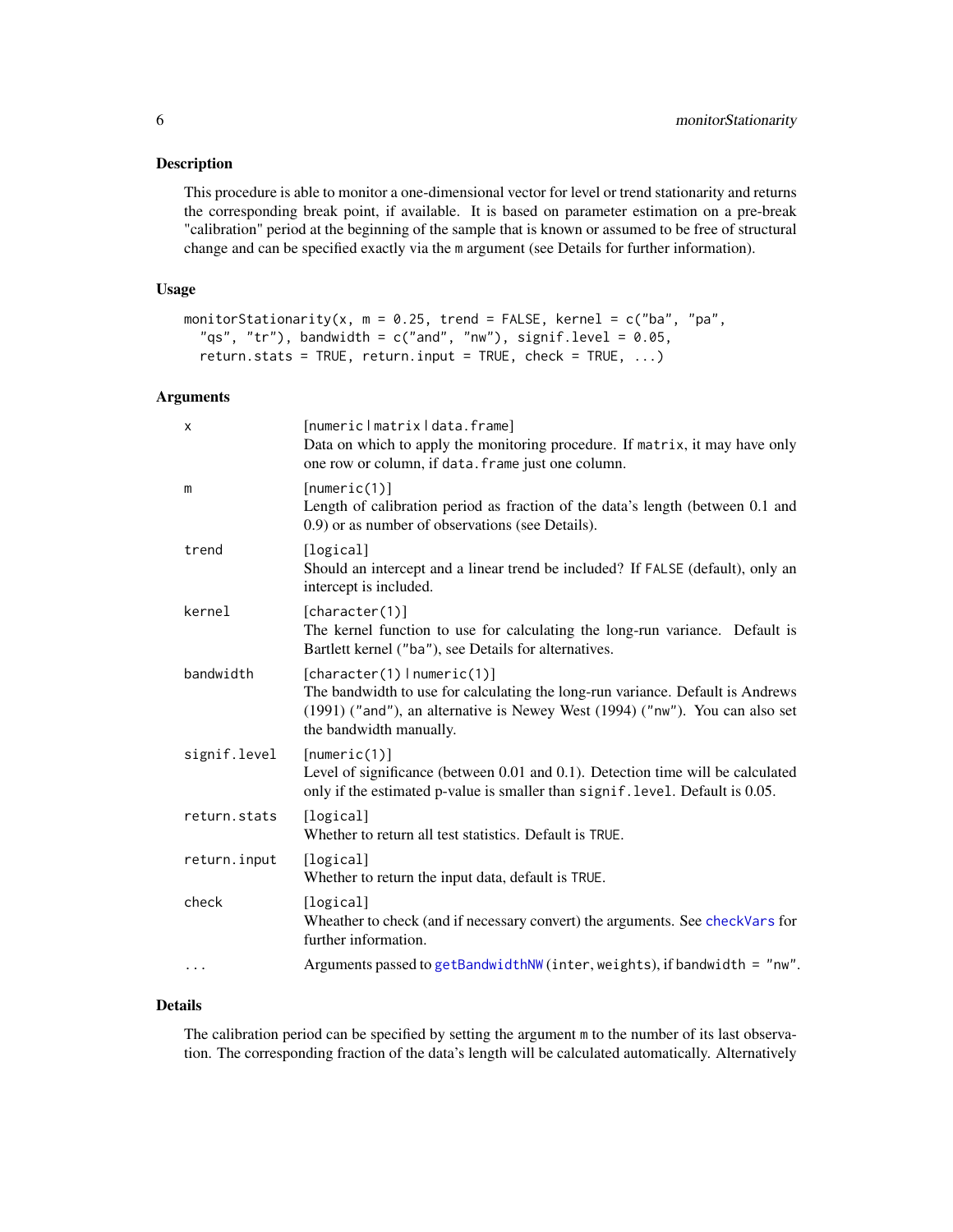# <span id="page-6-0"></span>monitorStationarity 7

you can set m directly to the fitting fraction value. Attention: The calibration period may become smaller than intended: The last observation is calculated as  $floor(m \star N)$  (with  $N =$  length of x).

The kernel that is used for calculating the long-run variance can be one of the following:

- "ba": Bartlett kernel
- "pa": Parzen kernel
- "qs": Quadratic Spectral kernel
- "tr": Truncated kernel

#### Value

cointmonitoR object with components:

Hsm [numeric(1) ] value of the test statistic time [numeric(1) ] detected time of structural break p.value [numeric(1) ] estimated p-value of the test (between 0.01 and 0.1) cv [numeric(1) ] critical value of the test sig [numeric(1) ] significance level used for the test trend [character(1) ] trend model ("level" or "trend") name [character(1) ] name(s) of data  $m [list(2)]$  list with components: \$m.frac [numeric(1)]: calibration period (fraction) \$m.index [numeric(1)]: calibration period (length) kernel [character(1) ] kernel function bandwidth [list(2) ] \$name [character(1)]: bandwidth function (name) \$number [numeric(1)]: bandwidth

statistics [numeric ] values of test statistics with the same length as data, but NA during calibration period (available if return.stats = TRUE)

input [numeric | matrix | data.frame ] copy of input data (available if return.stats = TRUE)

#### References

• Wagner, M. and D. Wied (2015): "Monitoring Stationarity and Cointegration," *Discussion Paper*, [DOI:10.2139/ssrn.2624657.](http://dx.doi.org/10.2139/ssrn.2624657)

# See Also

Other cointmonitoR: [monitorCointegration](#page-2-1), [plot.cointmonitoR](#page-7-1), [print.cointmonitoR](#page-9-1)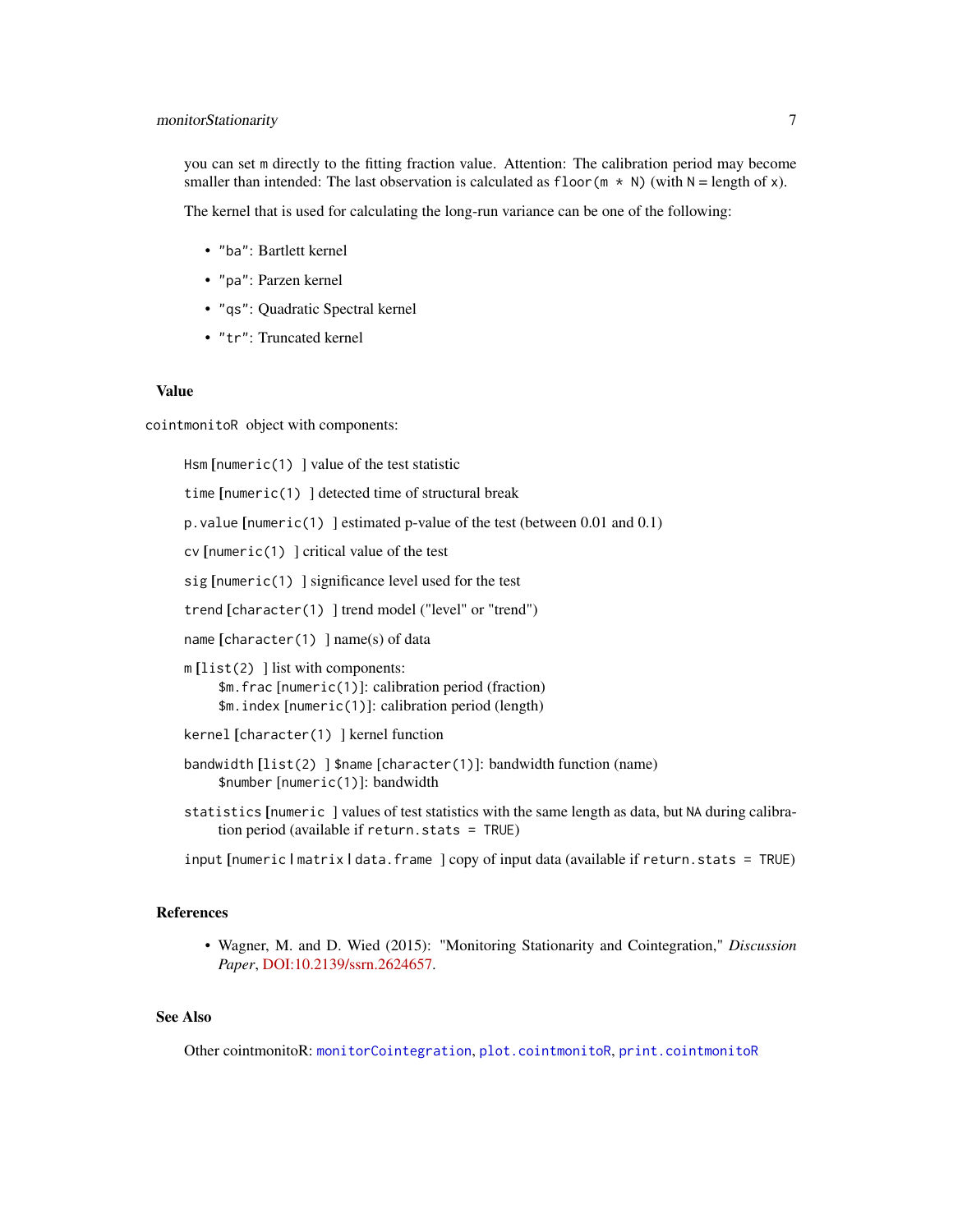# Examples

```
set.seed(1909)
x < - rnorm(200)x2 <- c(x[1:100], cumsum(x[101:200]) / 2)
# Specify the calibration period
# as fraction of the total length of x:
monitorStationarity(x, m = 0.25)
monitorStationarity(x2, m = 0.465)
# Specify the calibration period
# by setting its last observation exactly:
monitorStationarity(x, m = 50)
monitorStationarity(x2, m = 93)
```
<span id="page-7-1"></span>plot.cointmonitoR *Plot Method for Monitoring Procedures.*

# Description

Plotting objects of class "cointmonitoR".

# Usage

```
## S3 method for class 'cointmonitoR'
plot(x, what = "test", type, main, xlab, ylab,
  axes = TRUE, legend = TRUE, main.val, xlab.val, ylab.val, lines = TRUE,
  ...)
```
# Arguments

| $\mathsf{x}$     |              | [cointmonitoR]<br>Object of class "cointmonitoR", i.e. the result of monitor Stationarity or<br>monitorCointegration.                                                                                                                                      |
|------------------|--------------|------------------------------------------------------------------------------------------------------------------------------------------------------------------------------------------------------------------------------------------------------------|
| what             |              | [character]<br>Whether to plot test statistics ("test") (default) or the values/residuals of the<br>tested time series ("values" or "residuals") or "both". Works only, if return. stats = TRUE<br>in the called function that to get x (default setting). |
| type             |              | [character]<br>Plot type (from plot). Default is "1".                                                                                                                                                                                                      |
| main, xlab, ylab |              |                                                                                                                                                                                                                                                            |
|                  |              | [character]<br>Title and axis titles (from plot). Default values will be generated from the<br>contents of x.                                                                                                                                              |
|                  | axes, legend | [logical]<br>Whether to add axes (from plot) and a legend to the plot.                                                                                                                                                                                     |

<span id="page-7-0"></span>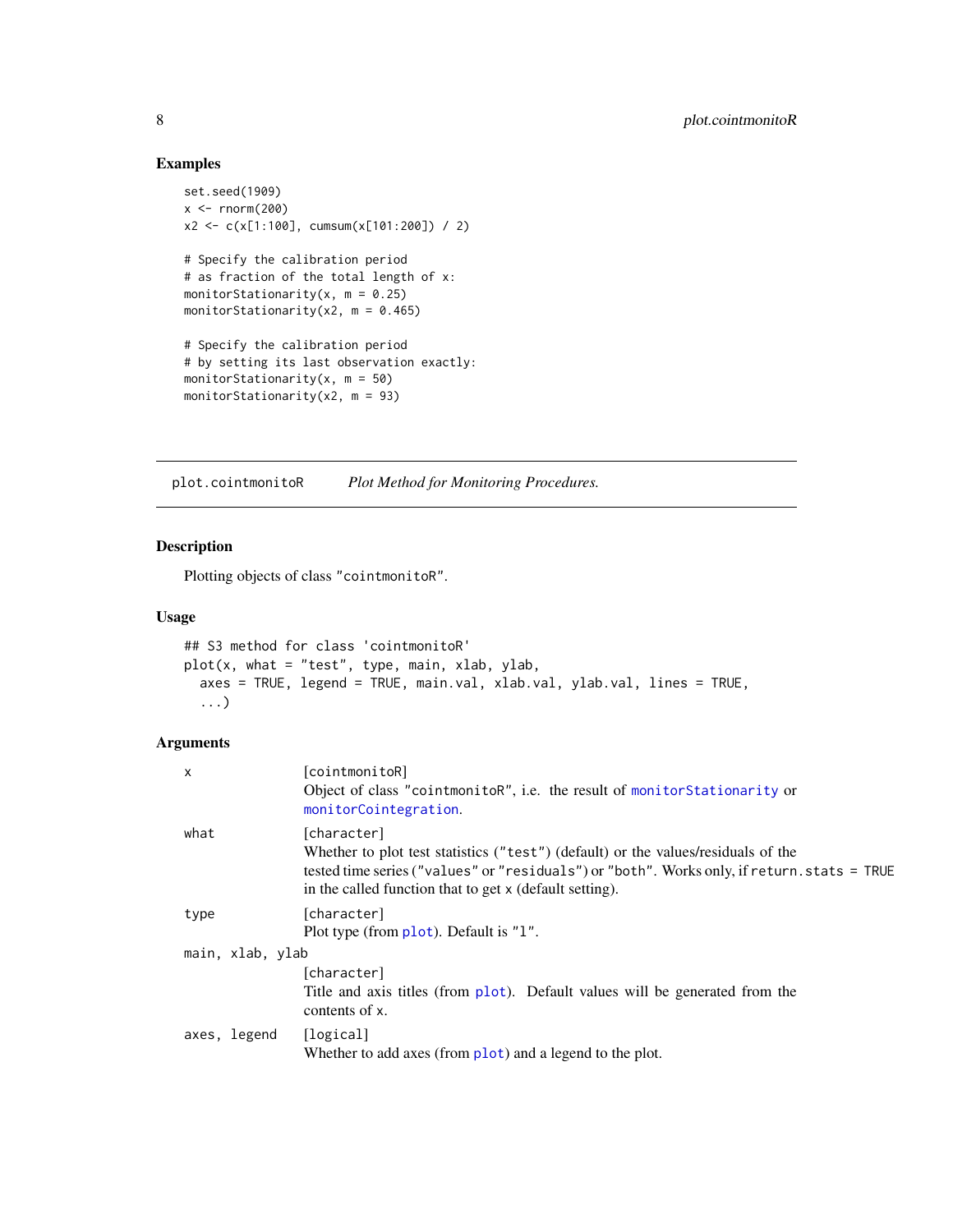## <span id="page-8-0"></span>plot.cointmonitoR 9

|                         | main.val, xlab.val, ylab.val<br>[character]<br>Title and axis titles (from plot) for the second plot, if generating both plots<br>in one step (see argument what). Default values will be generated from the<br>contents of x. |
|-------------------------|--------------------------------------------------------------------------------------------------------------------------------------------------------------------------------------------------------------------------------|
| lines                   | [logical]<br>Whether to add lines and annotations to the plot. Default is TRUE.                                                                                                                                                |
| $\cdot$ $\cdot$ $\cdot$ | any)<br>Further arguments passed to plot.                                                                                                                                                                                      |

## See Also

Other cointmonitoR: [monitorCointegration](#page-2-1), [monitorStationarity](#page-4-1), [print.cointmonitoR](#page-9-1)

#### Examples

```
### Monitoring stationarity (no break):
set.seed(1909)
x = rnorm(200)test = monitorStationarity(x, m = 0.5)
plot(test)
oldpar = par(mfrow = c(2, 1), mar = c(4, 4, 1, 1))
plot(test, what = "both", legend = FALSE, main = "", main.val = "")
par(oldpar)
### Monitoring stationarity (break):
x = c(x[1:100], \text{cum}(\text{rnorm}(100, \text{sd} = 0.5)) + x[101:200])test2 = monitorStationarity(x, m = 0.5)
plot(test2)
oldpar = par(mfrow = c(2, 1), mar = c(4, 4, 1, 1))
plot(test2, what = "both", legend = FALSE, main = "", main.val = "")
par(oldpar)
### Monitoring cointegration (no break):
set.seed(42)
x = data. frame(x1 = cumsum(rnorm(200)), x2 = \text{cumsum}(rnorm(200))eps1 = rnorm(200, sd = 2)y = x$x1 - x$x2 + 10 + eps1
test3 = monitorCointegration(x = x, y = y, m = 0.5, model = "FM")
plot(test3)
oldpar = par(mfrow = c(2, 1), mar = c(4, 4, 1, 1))
plot(test3, what = "both", legend = FALSE, main = "", main.val = "")
par(oldpar)
### Monitoring cointegration (break):
eps2 = c(eps1[1:100], cumsum(eps1[101:200]))
```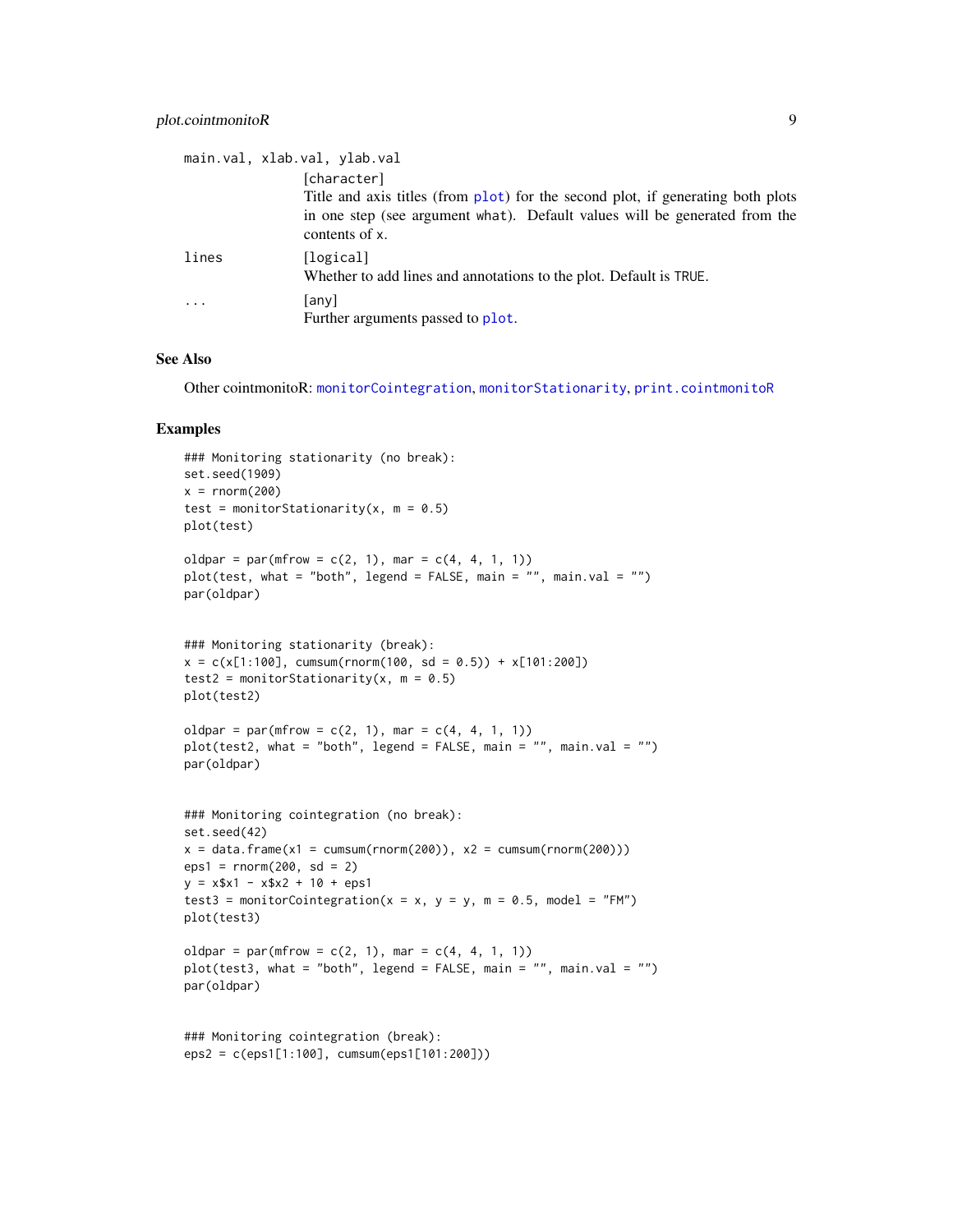```
y = x$x1 - x$x2 + 10 + eps2
test4 = monitorCointegration(x = x, y = y, m = 0.5, model = "FM")
plot(test4)
oldpar = par(mfrow = c(2, 1), mar = c(4, 4, 1, 1))
plot(test4, what = "both", legend = FALSE, main = "", main.val = "")
par(oldpar)
```
<span id="page-9-1"></span>print.cointmonitoR *Print Method for Monitoring Procedures.*

#### Description

Printing objects of class "cointmonitoR".

#### Usage

## S3 method for class 'cointmonitoR'  $print(x, ..., \text{ digits} = getOption("digits"))$ 

#### Arguments

| $\mathsf{x}$ | [cointmonitoR]                                                                                         |
|--------------|--------------------------------------------------------------------------------------------------------|
|              | Object of class "cointmonitoR", i.e. the result of monitorStationarity() or<br>monitorCointegration(). |
| $\cdots$     | ignored                                                                                                |
| digits       | [numeric]<br>Number of significant digits to be used.                                                  |

#### Value

The invisible x object.

#### See Also

Other cointmonitoR: [monitorCointegration](#page-2-1), [monitorStationarity](#page-4-1), [plot.cointmonitoR](#page-7-1)

# Examples

```
set.seed(42)
test = monitorStationarity(rnorm(100), m = 0.5)
print(test)
x = data . frame(x1 = cumsum(rnorm(200)), x2 = cumsum(rnorm(200)))eps1 = rnorm(200, sd = 2)eps2 = c(eps1[1:100], cumsum(eps1[101:200]))
y1 = x $x1 - x $x2 + 10 + eps1
```
<span id="page-9-0"></span>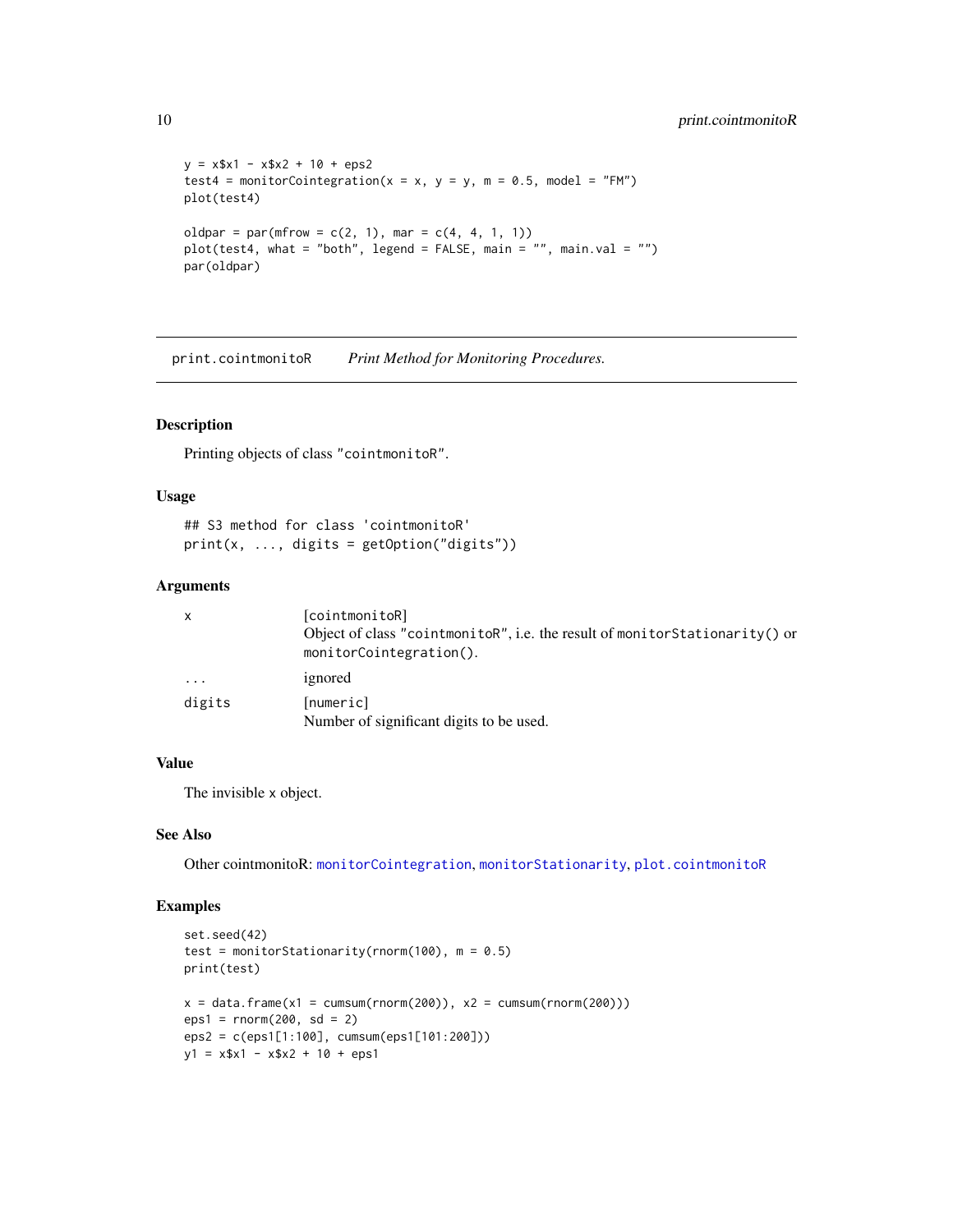# print.cointmonitoR 11

 $y2 = x$ \$x1 -  $x$ \$x2 + 10 + eps2 test1 = monitorCointegration( $x = x$ ,  $y = y1$ ,  $m = 0.5$ , model = "FM") print(test1) test2 = monitorCointegration( $x = x$ ,  $y = y2$ ,  $m = 0.5$ , model = "FM") print(test2)